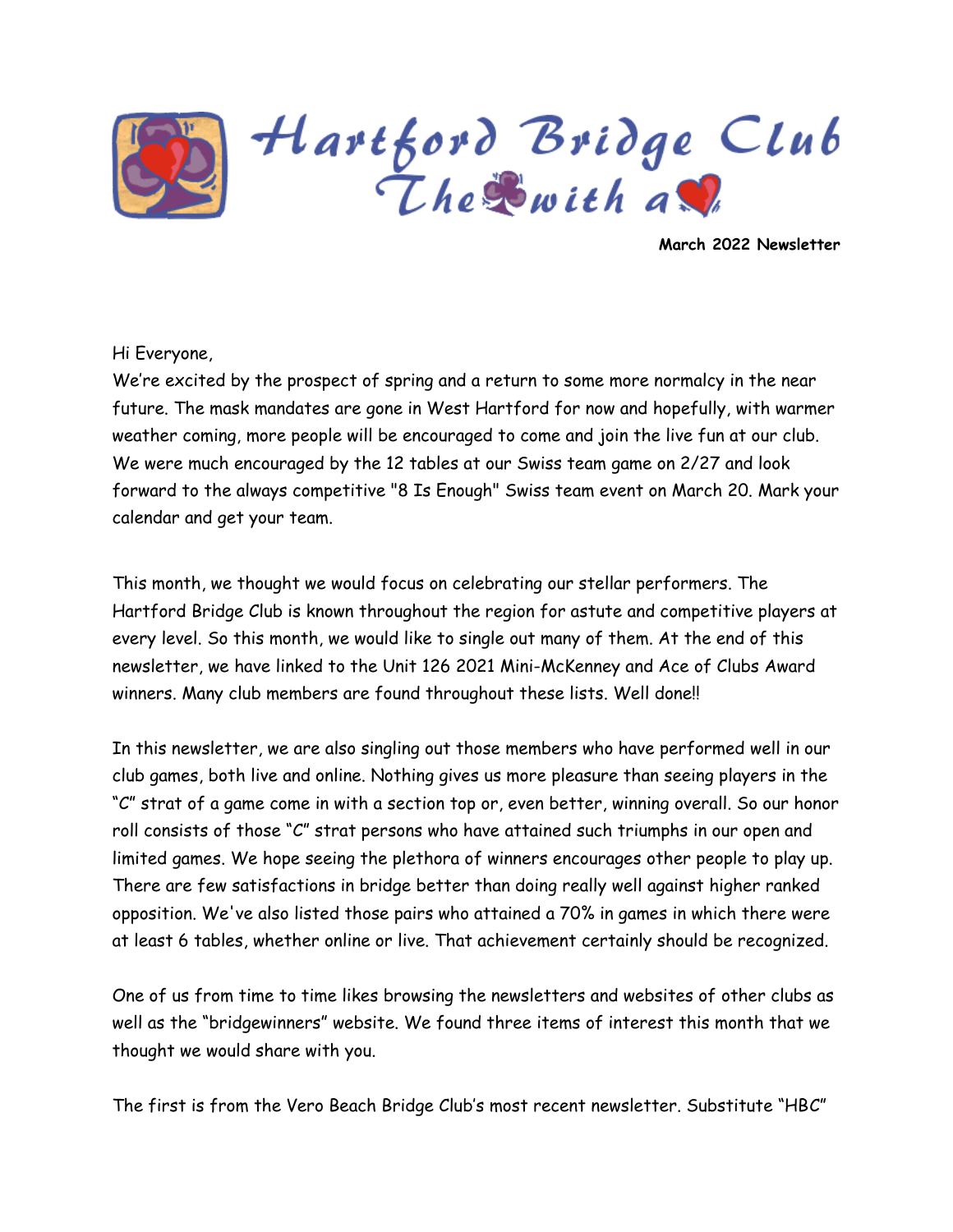for VBBC" and the statement would be equally apt—except put in 91 years for 62: *"It's time to show support for our club. Now, as we're trying hard to get table counts back up close to prepandemic levels, is the time for all of us to support this club. Consider what this community would be without the VBBC—not something we want to contemplate. To ensure the club will thrive again as it has for the past 62 years, plan to play bridge with us, learn more about bridge at our seminars and classes, and participate in the life of this club. Think of the friends you have made here and the good times you have had as a result. Please support the club, so we can pass this true gem on to the next generation of bridge enthusiasts."*

Then we noticed this financial report for the Fort Lauderdale Bridge Club. Yikes!! We know many clubs are hurting, but the extent to which Fort Lauderdale is surprises us: *"Financial report 2021: Treasurer Deborah Branch reported that based on her analysis of the records available to her to date, FTLBC operated at a loss of approximately \$30,000 during 2021."* 

Finally, the following item is one we first noticed in Bridgewinners in a forum on cheating. The Court of Arbitration for Sport is the body that rules on bridge scandals (and has been much criticized for those rulings) and permitted the 15-year-old Russian skating star, Kamila Valieva, to skate after she was found to have a banned substance in her system. This matter concerned a rider in a jumping event whose horse tested positive for the banned substance Tramadol. The FEI (Federation Equestre Internationale) had banned the rider for two years because she could not explain how the banned substance got into the horse's system. On appeal to the CAS she found an explanation that the CAS apparently bought. All we can say is "Huh??": *"The athlete appealed the FEI Tribunal Decision to the Court of Arbitration for Sport (CAS) and, in the course of the appeal procedure, the athlete explained that the banned substance had most likely entered the horse's system when it ingested hay that had been urinated on by a member of her Support Personnel, who had been taking Tramadol. As the athlete was able to provide a plausible explanation for the source of contamination, it was therefore concluded that the athlete bore No Fault or Negligence. As a result, the FEI entered into an agreement with the athlete to eliminate the suspension and fine imposed by the FEI Tribunal."*

We now celebrate our winners who we are sure did not ingest banned substances that enhanced their performance. Kudos to all. Looking forward to seeing you at our games this spring.